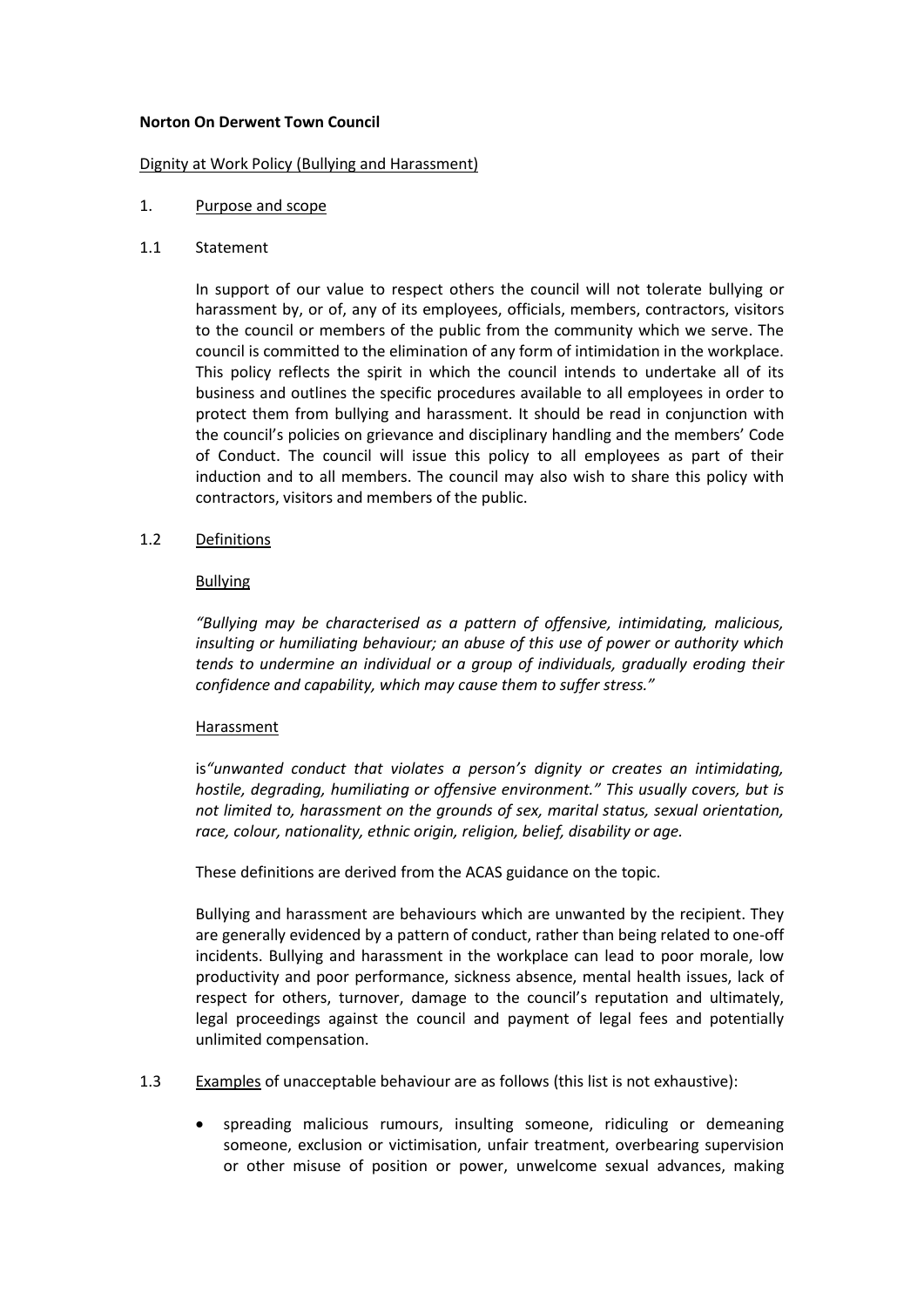threats about job security, making threats of physical violence against a person or their family, deliberately undermining a competent worker by overloading work and/or constant criticism, blaming a person for others' mistakes, preventing an individual's promotion or training opportunities.

Bullying and harassment may occur face-to-face, in meetings, through written communication, including electronic communication such as e-mail or on social media or by telephone. It may occur on or off work premises, during work hours or non-work time.

### 1.4 Penalties

Bullying and harassment by any employed persons can be considered examples of serious misconduct which will be dealt with through the council's disciplinary procedure at gross misconduct level and may result in summary dismissal from the council. If elected members are bullying or harassing employees, contractors, fellow councillors, or others then a referral through the standards process in place at the time reported as a contravention of the member's Code of Conduct could be an appropriate measure. If an employee is experiencing bullying or harassment from a third party the council will act reasonably in upholding its duty of care towards its own employees. In extreme cases harassment can constitute a criminal offence and the council should take appropriate legal advice, sometimes available from the council's insurer, if such a matter arises.

### 1.5 The Legal position

Councils have a duty of care towards all their workers and liability under common law arising out of the Employment Rights Act 1996 and the Health and Safety at Work Act 1974. If an employer fails to act reasonably with regard to this duty of care by allowing bullying or harassment to continue unchallenged an employee may decide to resign and claim 'constructive dismissal' at an Employment Tribunal. Under the Equality Act 2010 bullying or harassment related to one of the protected characteristics covered by the act (age, gender, marital status, sexual orientation, race, religion, belief, colour, disability) can be considered unlawful discrimination which could lead to an Employment Tribunal claim for discrimination against the corporate employer, the council and the perpetrator(s) as individual named respondents. The legal definition of "Third Party Harassment" has been introduced which makes the employer vicariously liable for harassment from other parties such as parishioners, contractors etc and it must take reasonable steps to manage such situations which could include seeking legal redress on behalf of an employee or member of the council. In addition, the Criminal Justice and Public Order Act 1994 and Protection from Harassment Act 1997 created a criminal offence of harassment with a fine and/or prison sentence as a penalty and a right to damages for the victim. A harasser may be personally liable to pay damages if a victim complains to an Employment Tribunal on the grounds of discrimination. The 1997 Act was originally designed to assist in stalking situations but case law has demonstrated that it can be relevant to employment disputes. For instance: employers can be vicariously liable for harassment received in the workplace, that the conduct is viewed as 'serious', or oppressive incidents which are separated by long time periods and that damages for personal injury and distress can be awarded under the act.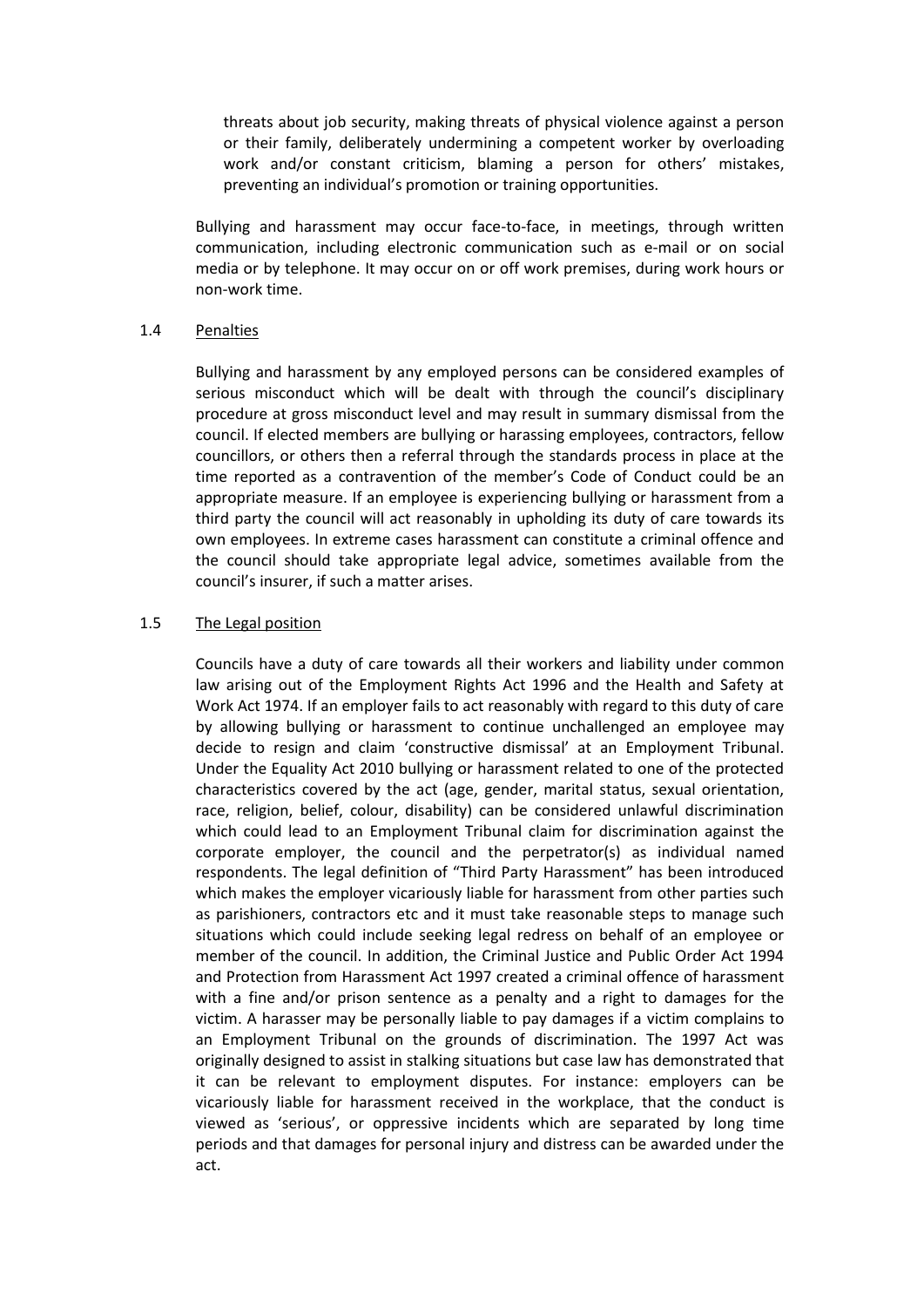### 2. Process for dealing with complaints of bullying and harassment

### 2.1 Informal approach

Anyone (employee, contractor, member or visitor) who feels he or she is being bullied or harassed should try to resolve the problem informally, in the first instance.

It may be sufficient to explain to the person(s) involved in the unwanted behaviour, or an intermediary, that their conduct is unacceptable, offensive or causing discomfort. Anyone concerned about being bullied or harassed is encouraged to maintain a journal or other record of the incidents.

# 2.2 Formal approach

# 2.2.1 Employees

Where the employee feels unable to resolve the matter informally any complaint about harassment or bullying can be raised confidentially and informally, initially with the chairman of the staffing committee or another member of the staffing committee if more appropriate. It may be appropriate for the complaint to be put in writing after the initial discussion, as this will enable the formal grievance procedure to be invoked. The employee will be expected to provide evidence of the conduct about which s/he is complaining.

# 2.2.2 Others

Any other party to the council, other than an employee, who feels he or she is being bullied or harassed should raise their complaint with the council, where possible, if an informal notification to a member has been unsuccessful at eliminating the problem. The complaint should then be investigated and a meeting held to discuss the facts and recommend the way forward. A member of the public who feels s/he has been bullied or harassed by any members or officers of a council should use the council's official complaints procedure. It is important that the member(s) being complained about do not prevent the council operating impartially in its investigation and decision-making in this regard.

### 2.3 Grievance – employees only

A meeting to discuss the complaint with the aggrieved party will normally be arranged within five working days of a written complaint being received and will be held under the provisions of the council's grievance procedure. This meeting will be to discuss the issues raised and a way forward for the member(s) of staff involved. Employees have a right to be accompanied by a work colleague or a trade union representative at this meeting. A full investigation of the complaint will be held by an appropriate person as appointed by the committee of the council which is handling the process. It may be appropriate for an external investigator to be involved in order to maintain objectivity and impartiality. The hearing panel will publish its recommendations following deliberation of the facts. An action plan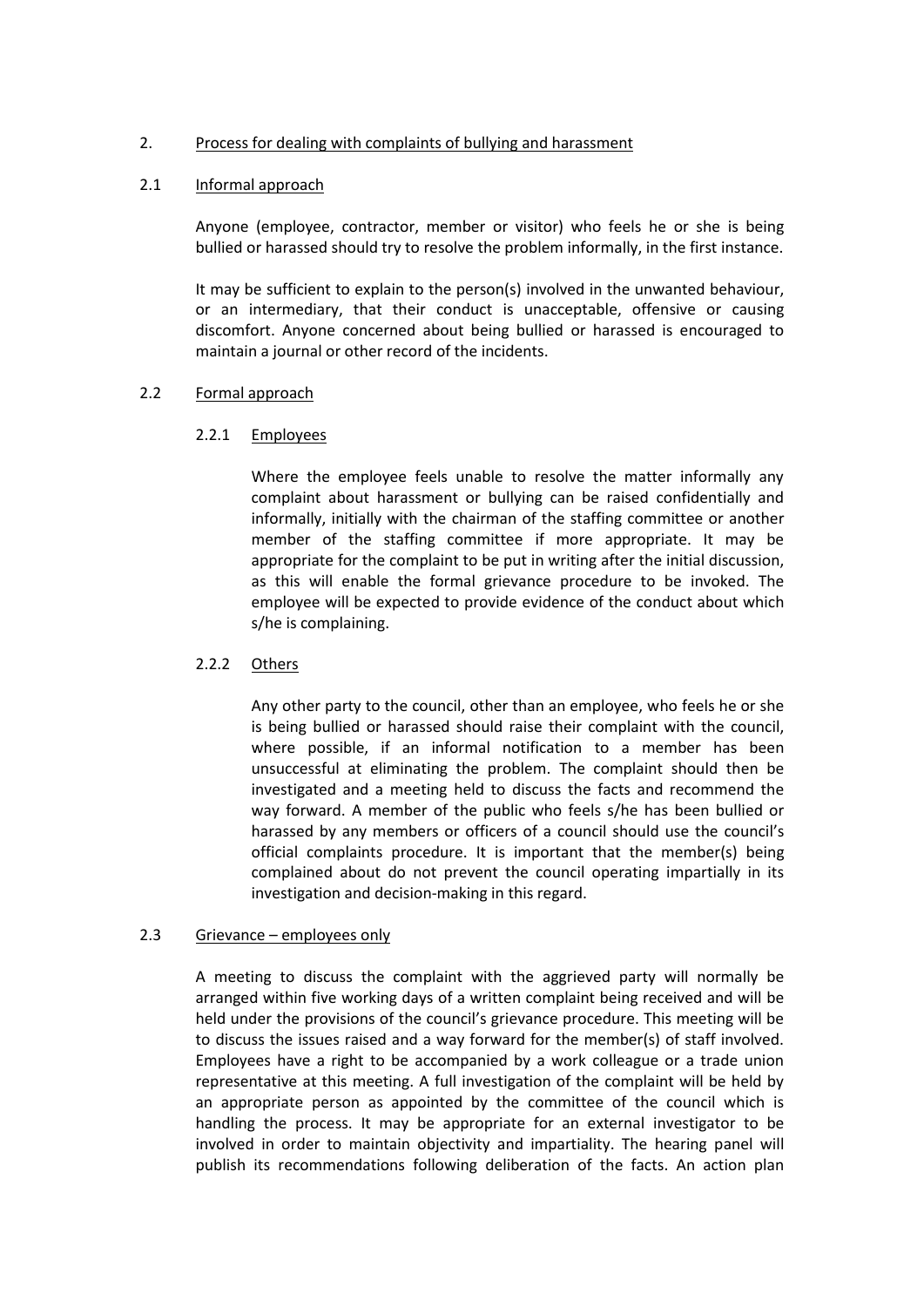should be made available to the aggrieved employee to demonstrate how the problem is to be resolved. It may be decided that mediation or some other intervention is required and the council should contact NALC, an employer's body or ACAS to this effect or the council may offer counselling. The employee will have a right of appeal. At all times the confidentiality of the grievance will be of paramount importance in order to maintain trust in the process hence details of the full grievance will not be shared with the full council without prior approval by the aggrieved. The council will commit not to victimise the complainant for raising the complaint once the appropriate dispute resolution process has been concluded.

### 2.4 Disciplinary action

Following a grievance hearing or investigation into allegations of bullying or harassment a full report will be made to all parties and this may result in disciplinary action being taken against the perpetrator of the alleged action/behaviour. For an employee found to have been bullying/harassing others this will follow the council's disciplinary procedure under the ACAS Code of Practice on Dispute Resolution and would normally be treated as gross misconduct. For members who the council reasonably believe have been bullying or harassing another person(s) whilst undertaking council activities the action taken must be reasonable and in some cases counselling or training in appropriate skill areas e.g. inter-personal communication, assertiveness, chairmanship etc., may be more appropriate than a penalty. The range of disciplinary sanctions available to the council, where a member has been involved in bullying/harassment are limited but do include; admonishment and an undertaking not to repeat the process, removal of opportunities to further harass/bully, banning from committees of the council and representation on any outside bodies, a referral under the Code of Conduct to the relevant reviewing body. There may also be a referral to the police under the Protection from Harassment Act 1997, or a claim to an Employment Tribunal for Third Party harassment (for harassment relating to one of the protected characteristics under the Equality Act) in the most extreme cases. This list is not exhaustive.

2.5 False or malicious allegations of harassment or bullying which damage the reputation of a fellow employee/member will not be tolerated and will be dealt with as serious misconduct under the disciplinary procedure and/or a referral to the standards process. All parties to the council have a responsibility to ensure that their conduct towards others does not harass or bully or in any way demean the dignity of others. If unacceptable behaviour is observed then each individual can challenge the perpetrator and ask them to stop. There needs to be agreement about how "robust people management" and "bullying" differ; effective management of performance will usually include feedback based on objective evidence, delivered by a committee specifically designated and often trained to manage and appraise staff, with dialogue occurring on a face to face basis in confidential surroundings. Bullying is more likely to be complained about when individual members criticise staff, often without objective evidence, without the mandate from the corporate body of the council and in environments which are open to the public or other employees or by way of blogs, Facebook comments, or in the pub or local playground. The council undertakes to share its policy with all members and workers and request that each